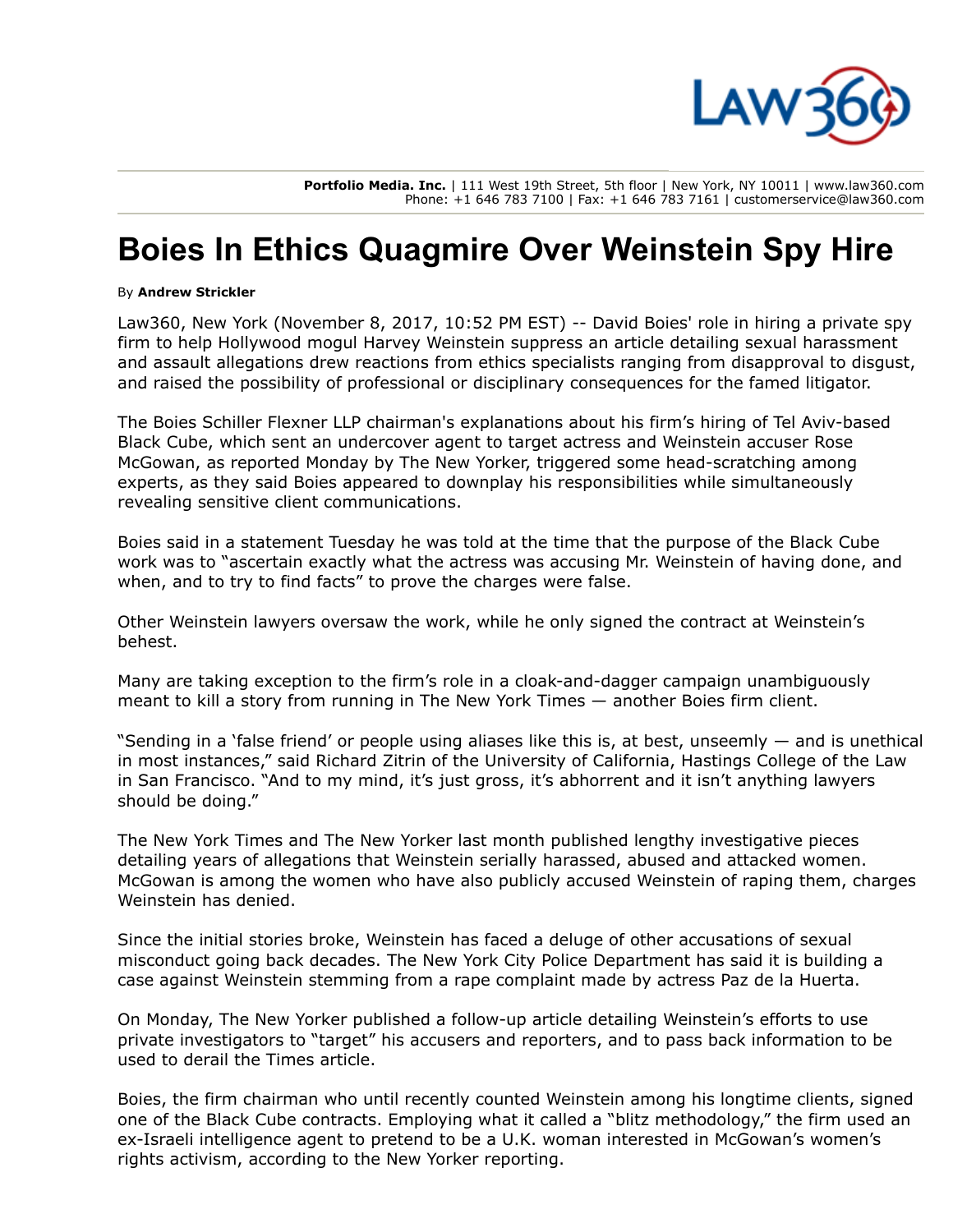The agent, identified as "Anna" in the contract Boies signed in July, ultimately taped hours of conversations with McGowan. The agent also met with a New York magazine reporter working on a Weinstein story; other accusers and reporters, including at The New York Times, were also contacted. A freelance journalist was also engaged to help gather intelligence, according to the magazine.

Boies, who spoke with The New Yorker reporter before publication, called any role he played "a mistake." He also said he'd denied Weinstein's request to represent him in defending against the allegations, but confirmed he'd gotten reports from one of the spy firms and passed that information on to Weinstein.

In a statement to his firm Tuesday, Boies said Weinstein and other lawyers chose the firms and drafted a contract, which he then signed under the belief that the effort was an "appropriate endeavor" to help gather information to show The New York Times allegations were false.

A firm representative said Wednesday that it was involved "in documenting a settlement of a billing dispute between Mr. Weinstein and Black Cube." At Weinstein's request, Boies then signed both the billing settlement and a new Black Cube contract that Weinstein "wanted signed promptly."

The New York Times reported Tuesday that Boies had a hand in drafting a Black Cube contract; the firm later said that was inaccurate.

"I would never knowingly participate in an effort to intimidate or silence women or anyone else, including the conduct described in the New Yorker article," Boies told his firm. "That is not who I am."

But ethics experts took issue with Boies' attempt to distance himself from the Black Cube subterfuge, characterizing it as a serious ethical matter with potential disciplinary consequences.

Several also questioned what Weinstein and Boies hoped to achieve by having Boies sign the contract, rather than Weinstein or one of his other lawyers.

Nicole Hyland of [Frankfurt Kurnit Klein & Selz PC](https://www.law360.com/firms/frankfurt-kurnit), said that, in certain situations, a law firm can hire an investigator on behalf of a client, and any communications about that work will be protected under the attorney-client privilege — but only if the investigator's work is for a legal matter in which the lawyer represents the client.

But that arrangement doesn't mean a client can simply ask a lawyer to sign a contract and thereby cloak the activities in privilege, she said.

"That's not how it's supposed to work, and it doesn't work that way," she said. "Here, Mr. Boies seems to be saying that he was simply acting as a conduit between the client and the investigator. If that's what happened, and there was no actual legal work being done by the lawyer, that's not a true attorney-client privileged relationship."

Moreover, since Boies signed the contract, he had a duty to supervise the work, regardless of who chose the investigators.

"Investigators may employ certain types of deception, but a lawyer isn't allowed to do that, either directly or indirectly. So, if you aren't overseeing the investigation, how can you ensure that the investigator isn't using deception?" she said.

A New York Times spokesperson called the spying "reprehensible" in an announcement of the firm's termination.